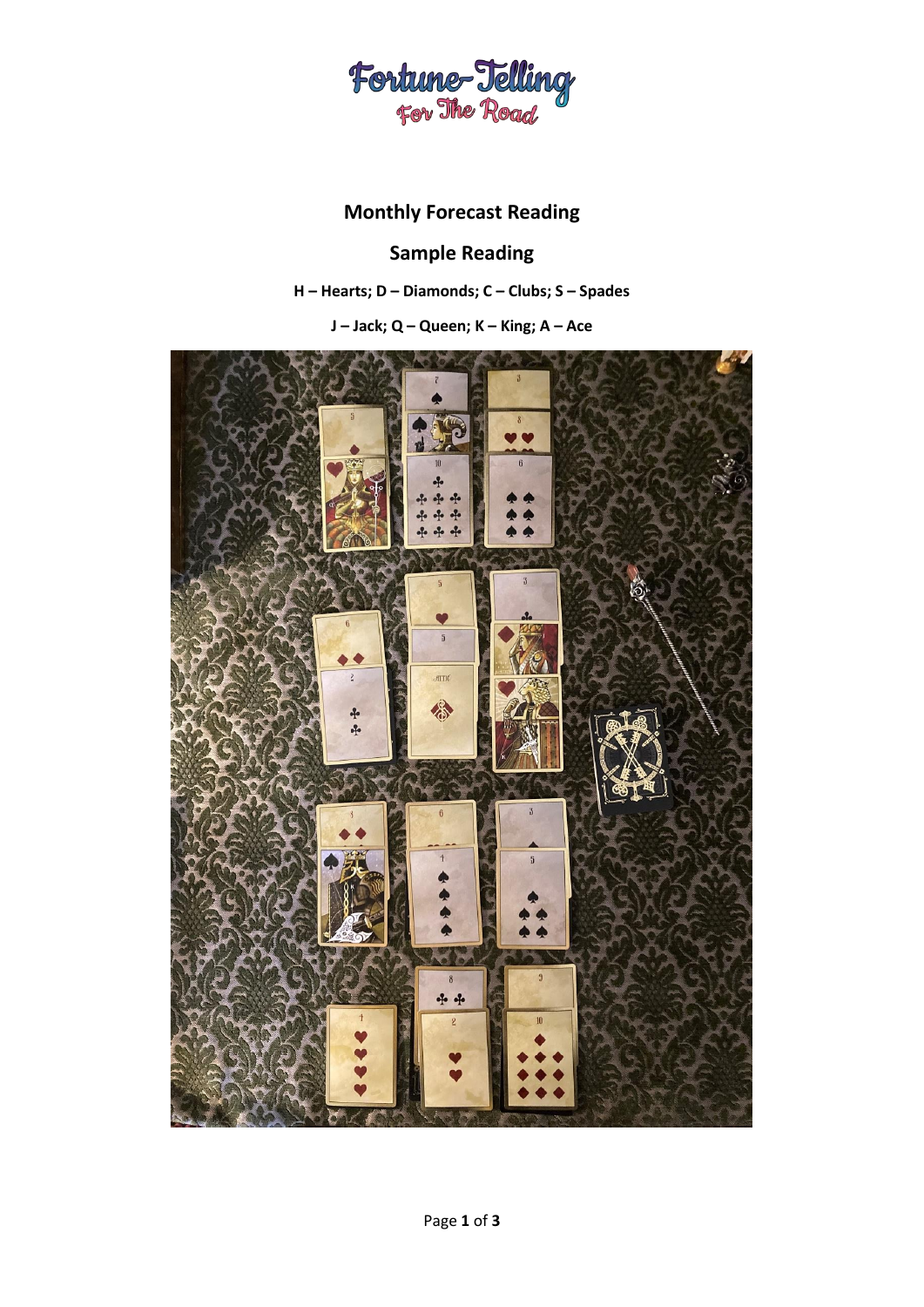

# **WEEK 1**

# **Mon to Wed: QH (clarifying card 5D)**

This means that the beginning of the week for the client is quite pleasant, being both red cards. QH could indicate that the client's focus and thoughts are around his family or his wife, he could be talking to them a lot or thinking about them. QH is connected to 5D, meaning that the thoughts and talk in the family could do with making money and spending some on their needs. QH could also indicate the client's wife, and her work being on his thoughts.

# **Wed to Fri: 10C (clarifying cards QS + 7S)**

There are some clouds coming from mid-week. 10C indicates there is either too much work, too many obstacles to be overcome at work or there is an ending of a difficult project. QS as a clarifying card could indicate negative talks, the client feeling insecure or a woman being negative. This has something to do with some problem that comes up and requires a total change of strategy 7C.

# **Fri to Sun: 6S (clarifying cards 8H + 3D)**

6S could indicate a short trip that the client is not very happy about or regrets having to go to wherever he is going. This trip has something to do with a celebration, a family gathering or a wedding, 8H. The 3D indicates that the regrets and not being happy about the trip, possibly have to do with thinking and talking about the money being spent.

#### **WEEK 2**

# **Mon to Wed: 2C (clarifying card 6D)**

The week starts off with an agreement, a handshake 2C, with something to do with money matters going ahead, 6D.

#### **Wed to Fri: AD (clarifying cards 5C + 5H)**

The AD could indicate some contract being signed, some news received regarding money or a beginning of a new financial venture. The clarifying cards indicate that there is still work to be done by the client for everything to work out (5C), but that he feels happy to do this work and is happy about the way the situation is (5H).

#### **Fri to Sun: KH (clarifying cards JD + 3C)**

KH indicates that the client is likely to end the week on a happy note, being a red card and a heart. Also, it shows he is in a mode of doing works around his house and spending time with family. JD indicates that he is in a learning mode, doing something practical and physically applying the knowledge, possibly doing minor house repairs/maintenance (3C). JD could also indicate having someone young around the house, someone blond or ginger. 3C in this case could indicate learning or teaching about some minor manual work or crafts with this young person.